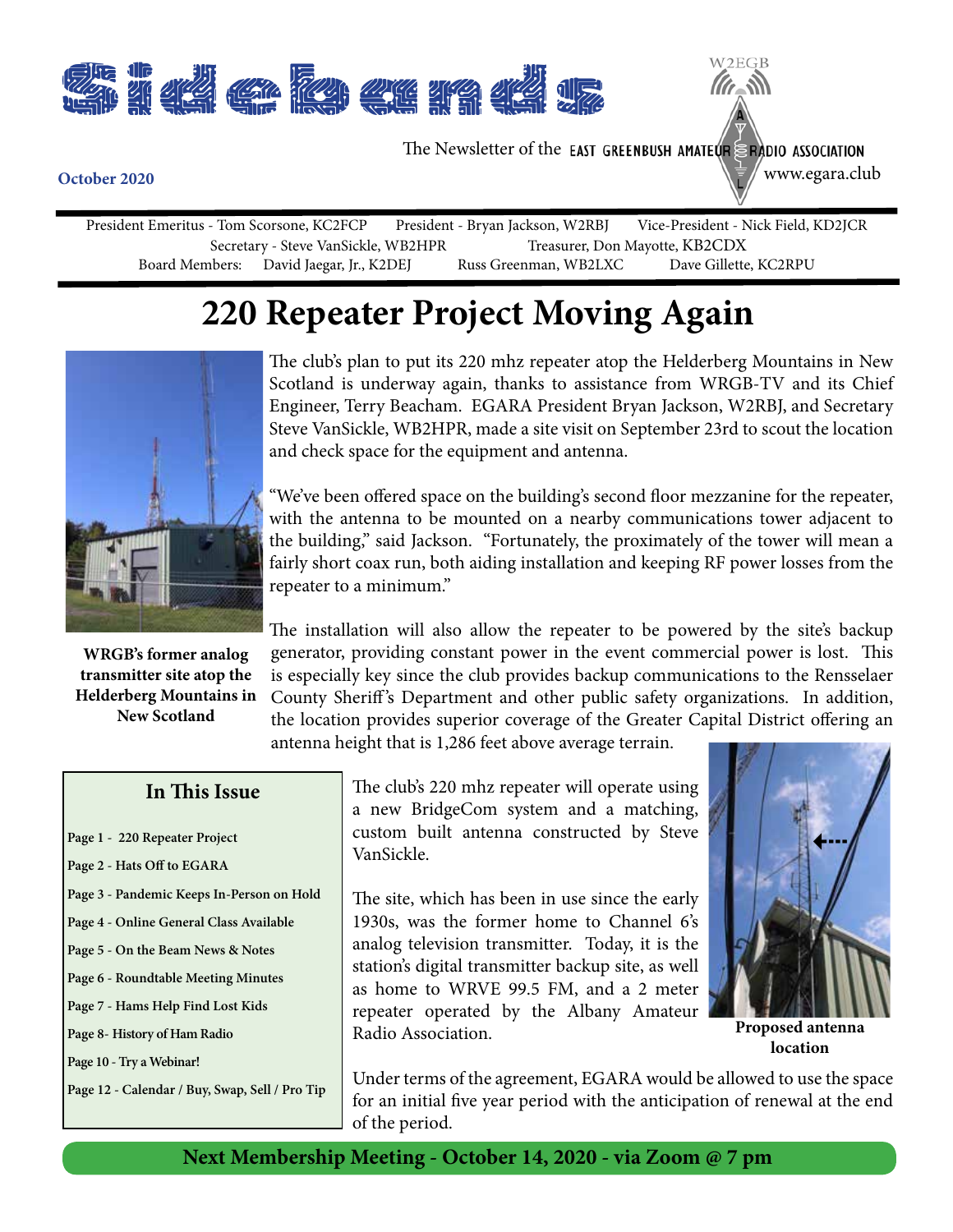## **Show Your Colors with an EGARA Hat!**

EGARA is now offering embroidered baseball caps with the club's name and call sign!

These custom hats are hunter green with white stitching, featuring a mesh weave to keep you cool. An adjustable strap ensures they fit any size.

Each hat is just \$15, with \$5 going to the club treasury.

This special deal is courtesy of club member Joe Ostering, N2CJF, who is providing the caps at cost through his business.

To order, email the quantity you want to Bryan Jackson, W2RBJ, at:

W2RBJ@outlook.com

Your payment can be made at the time of delivery.



## *EGARA 2021 Hamfest Sponsors*

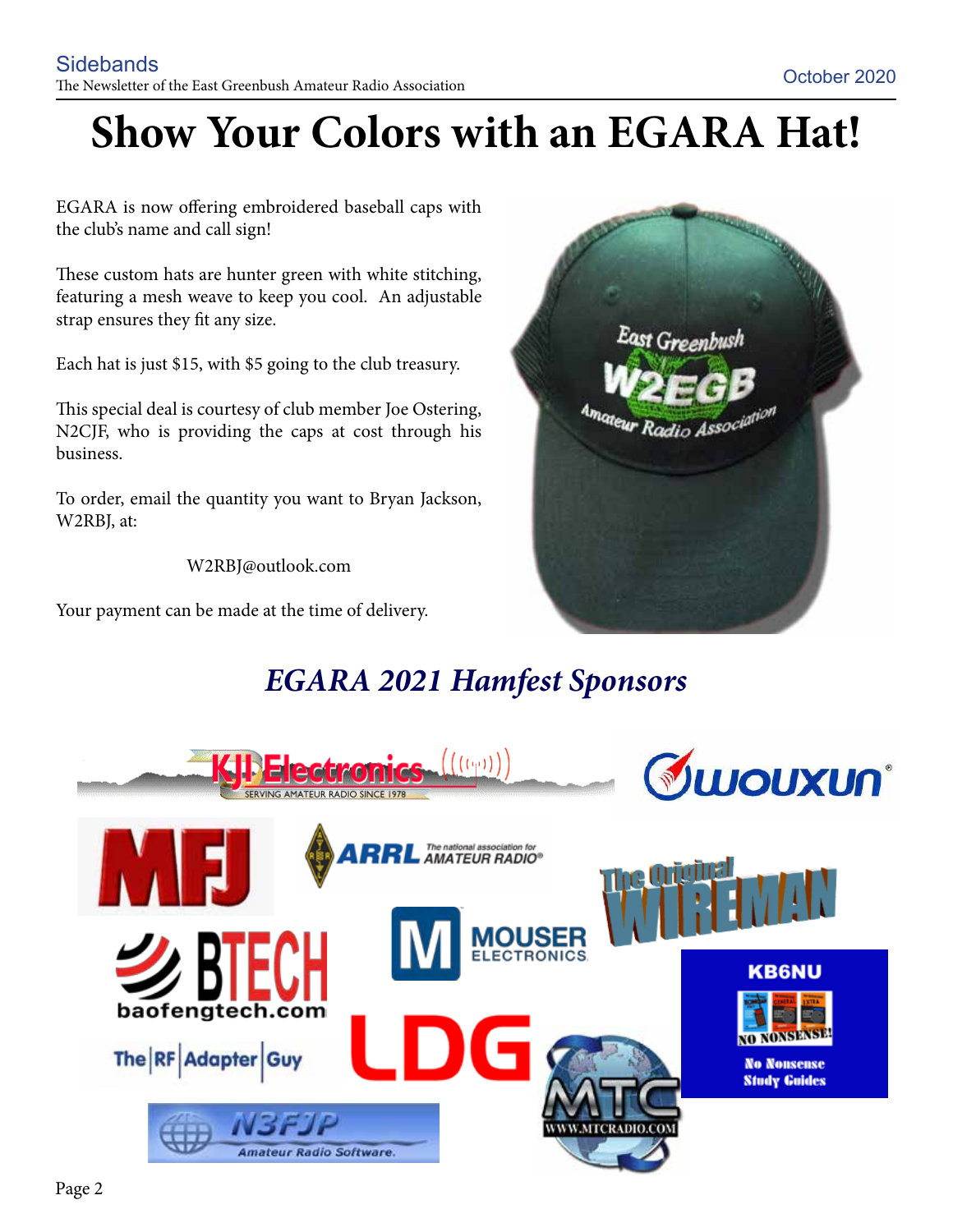### **Pandemic Continues to Place Hold on In-Person Club Meetings**

EGARA will continue to hold "virtual" meetings for the foreseeable future because of the Covid-19 pandemic. The decision comes following consultations with officers of the East Greenbush Masonic Lodge and medical professionals.

"Many of our members have heightened risk factors that include age and underlying health issues that potentially make them more susceptible to the virus," said club President Bryan Jackson, W2RBJ. "These health concerns and the related liability issues make it necessary to err on the side of caution."

Despite the Masonic Lodge remaining unavailable for use, club members have continued to maintain the grounds and building.

Monthly club meetings to date have used both the 147.270 repeater and Zoom meetings via the Internet, but so far they have not included any program presentations. The club plans to begin offering virtual presentations with its October 14th meeting using Zoom to host a program by ARRL Hudson Division Director Ria Jairam, N2RJ.

The Zoom meeting will be available at this link beginning at 6:45pm on Wednesday, October 14th:



ARRL Hudson Division Director Ria Jairam, N2RJ

https://us02web.zoom.us/j/88127929774?pwd=YklDTmlrUmgzQ3dBM2w1eno4eE1CUT09

Meeting ID: 881 2792 9774 Passcode: 808392

For those without Internet access, the meeting can be accessed by phone using one of the following numbers:

Dial by your location

 +1 646 876 9923 US (New York) +1 301 715 8592 US (Germantown) +1 312 626 6799 US (Chicago) +1 408 638 0968 US (San Jose) +1 669 900 6833 US (San Jose) +1 253 215 8782 US (Tacoma) +1 346 248 7799 US (Houston)

Meeting ID: 881 2792 9774 Passcode: 808392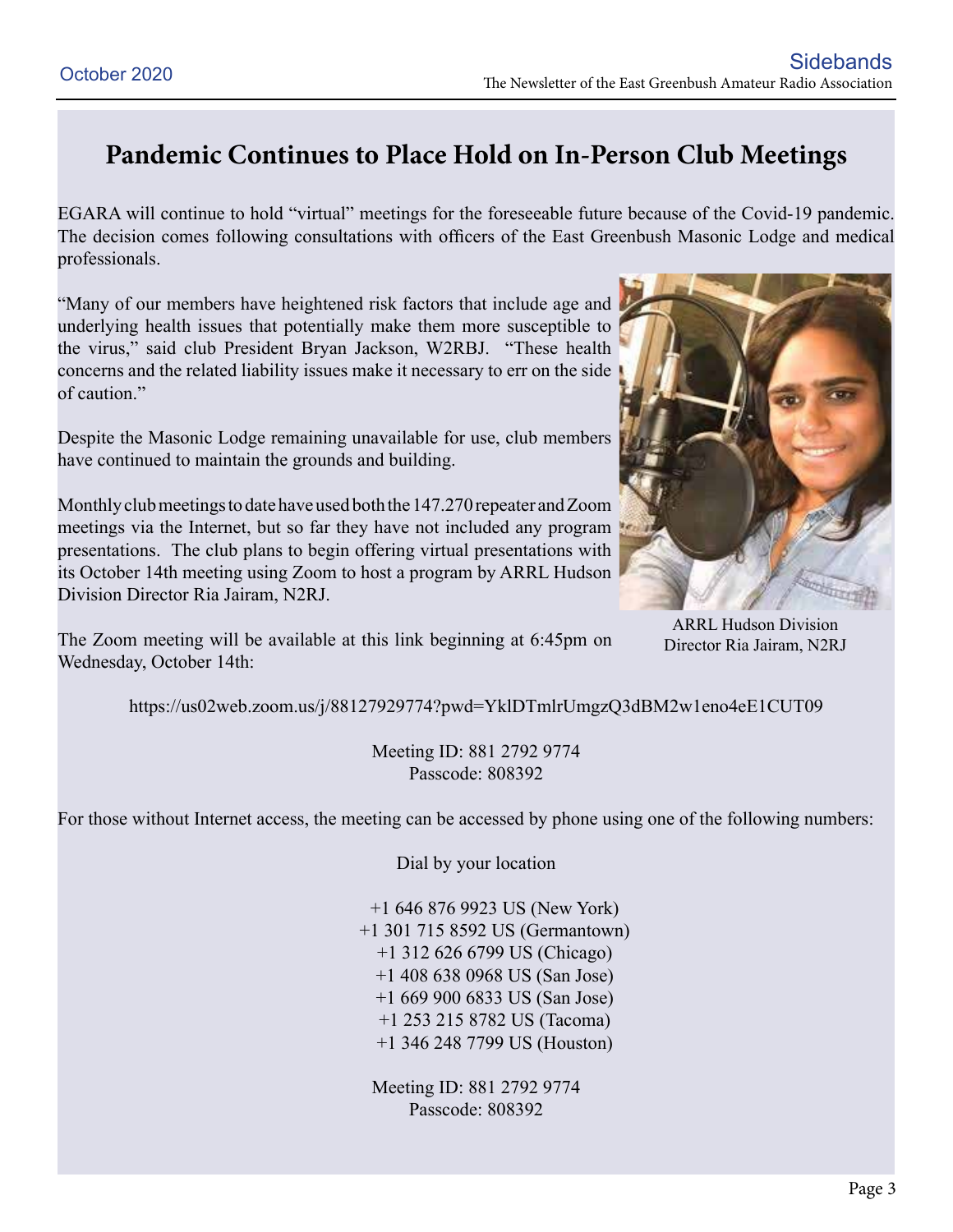## **Want to Take a General Class?**

EGARA Hamfest sponsor Dan Romanchik, KB6NU is holding an online class for those who want to upgrade to a General class ticket.

The class will start on Monday, October 5, 2020 and consist of eight, two-hour sessions starting at 9 pm EDT (6pm PDT) and running until 11 pm EDT (8pm PDT). The eight sessions will take place on the following dates:

> Monday, October 5 Thursday, October 8 Monday, October 12 Thursday, October 15 Monday, October 19 Thursday, October 22 Monday, October 26 Thursday, October 29

The No-Nonsense series of amateur radio license study guides has become famous for helping people pass the tests. Written in a simple, easy-to-understand style, this study guide will help you upgrade to General Class in no time. This study guide covers every single question that you'll find on the test and includes the following chapters:

> Electrical Principles Circuit Components Practical Circuits Signals and Emissions Antennas and Feedlines Radio Wave Propagation Amateur Radio Practices Operating Procedures Electrical and RF Safety Commission's Rules



The cost for the online General class course is \$25 for adults. High school and college students can attend for free. If you're a student, all you have to do to register is send an email to *cwgeek@kb6nu.com* stating that you want to take the class. All others can register using PayPal or Amazon Pay using the link below.

I'll be using my No-Nonsense General-Class License Study Guide (for tests given between July 2019 and June 2023). It's available as an ebook, paperback book, or audiobook.

More information and the registration link is at:

*https://www.kb6nu.com/product/online-general-class-starting-monday-october-5-2020/*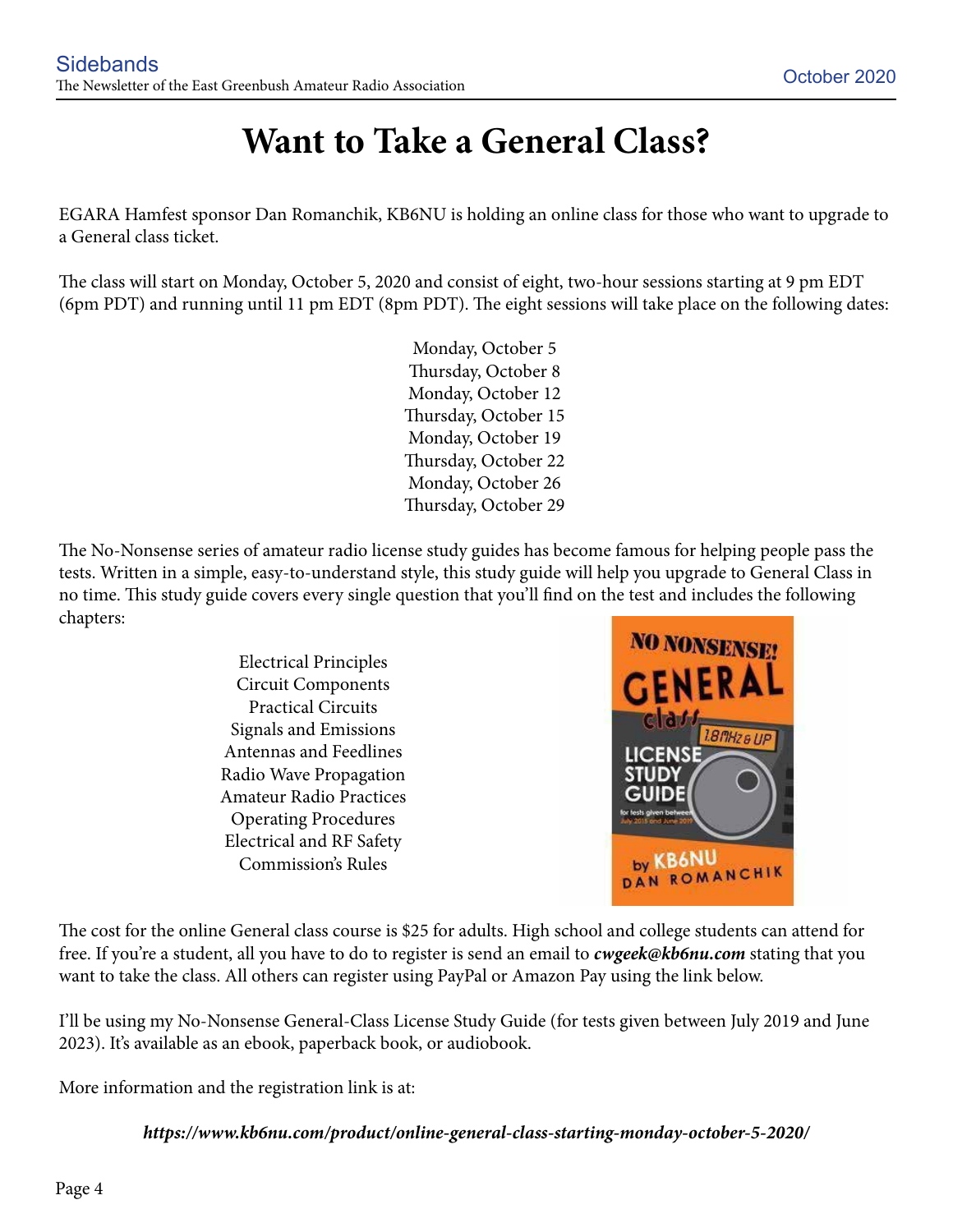## On the Beam News & Notes

#### **MARS Communications Exercise to Involve Amateur Radio Community**

Military Auxiliary Radio System (MARS) volunteers will take part in the Department of Defense (DOD) Communications Exercise 20-4, starting on October 3 and concluding on October 26. The MARS focus is interoperability with ARRL and the amateur radio community.

"Throughout the month of October, MARS members will inter-operate with various amateur radio organizations that will be conducting their annual simulated emergency tests with state, county, and local emergency management personnel," said MARS Chief Paul English, WD8DBY. "MARS members will send a DOD-approved message to the amateur radio organizations recognizing this cooperative interoperability effort."

MARS members will also train with the ARRL National Traffic System (NTS) and Radio Relay International (RRI) to send ICS 213 general messages to numerous amateur radio leaders across the US.



"This exercise will culminate with MARS Auxiliarists sending a number of summary messages in support of a larger DOD communications exercise taking place October 20 - 26," English added. Throughout the month of October, MARS stations will operate on 60 meters, and WWV/WWVH will broadcast messages to the amateur radio community. English assures no disruption to communications throughout the month-long series of training events.

#### **Alarm on Wireless Power Transfer for Electric Vehicles**

The International Amateur Radio Union (IARU) is raising awareness about the potential for RF interference from electric vehicle recharging stations. IARU member-societies are being urged to contact national regulators to make them aware of the technology's potential for "RF pollution." The chargers can run as much as 20 kW.

Union (ITU) Radiocommunication Sector (ITU-R) conducted studies to assess the impact of charing stations on radiocommunications and suitable harmonized frequency ranges. Those studies identified the 19 - 25 kHz band, as well as bands in the 50 kHz and 60 kHz range, for high-power chargers, and the 79 - 90 kHz band for medium-power systems.

The IARU members are being urged to contact lawmakers in their countries to bring the issue to their attention, citing that the technology is on the verge of becoming widespread. The request is to contact national regulators, preferably in person, to explain why radio amateurs are so concerned. Of particular concern is long charging times in populated areas that could generate harmonics that make radio communication very difficult. Models show that this also applies to the wider environment of Broadcasters, stationary, and mobile services.

The wireless charging of electric cars is done with large coils, with one of them on the ground under the vehicle, the second in the car. Typically, about 22 kW is transferred wirelessly through those coils. This is done using frequencies between 79 and 90 kHz. Developers are seeking noise level limits that are some 30 - 45 dB above current noise levels, according to the IARU, which could have a serious negative effect on the radio spectrum.

"In the interests of the future of amateur radio, we need to get the attention of national regulators," said IARU Region 1 President Don Beattie, G3BJ, Beattie. "This is about the future of amateur radio!"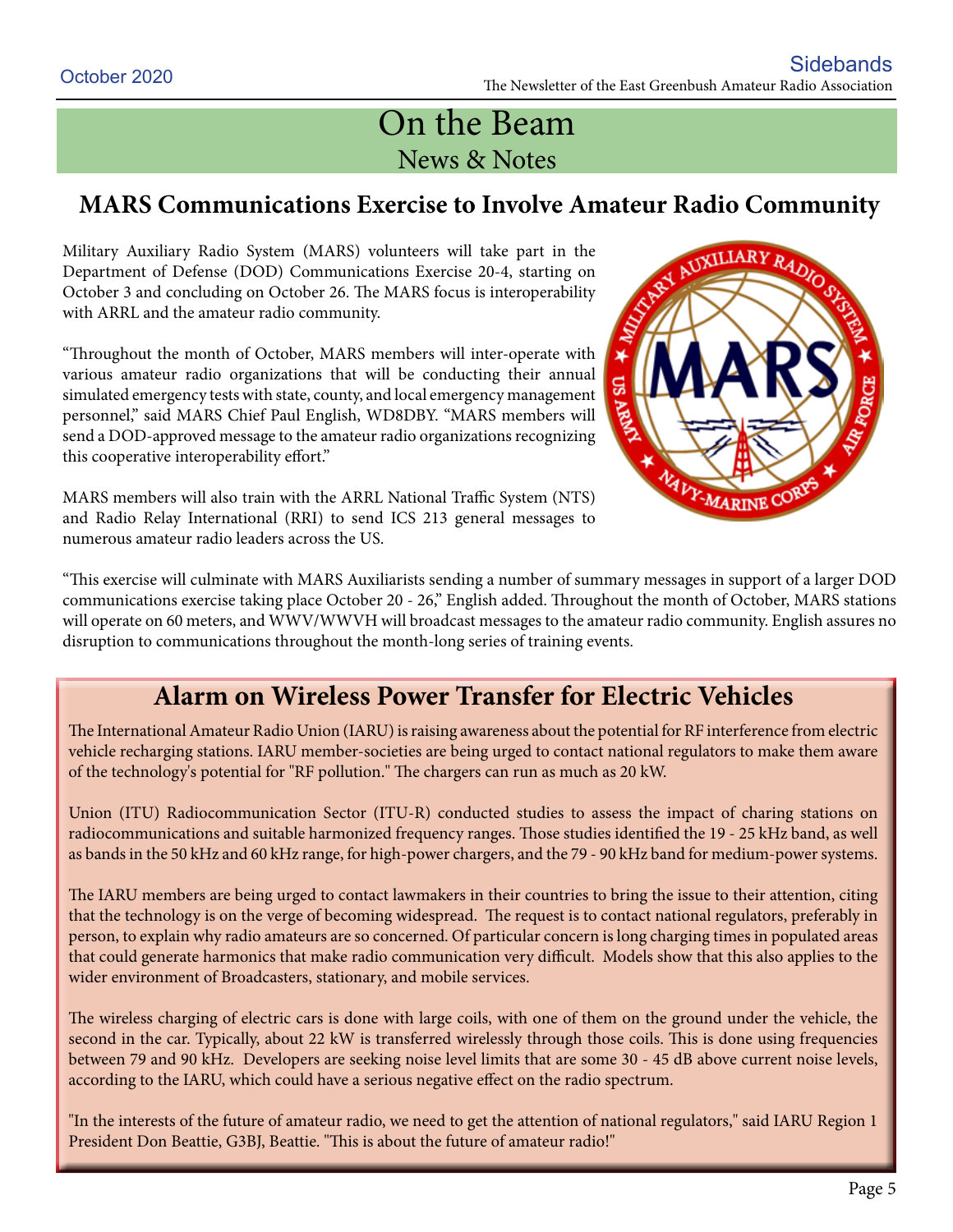#### **EGARA Roundtable Meeting Minutes**

EGARA held two virtual meetings during September, the first serving as the club's regular monthly meeting and the second as the Roundtable meeting that is held the fourth Wednesday of the month. Items that were discussed included:

- President Bryan Jackson, W2RBJ, provided an update on the status of the Masonic Lodge for meetings. Lodge officers have requested that it not be used for in-person meetings due to the continuing health issues involving the Covid-19 pandemic. The officers were informed that the club has continued to maintain the grounds and the building;
- Some members asked for an update on the installation of the club's 220mhz repeater and were told efforts were continuing to secure a site in the Helderberg Mountains. Since that time, a site visit has been made and preliminary approval has been given by Channel 6 to use a building and tower it owns in the Town of New Scotland. See story on page one;
- Treasurer Don Mayott, KB2CDX, reminded members that dues for the coming year can be paid on the club's website and several responded, with a substantial number taking advantage of multi-year discounts;
- The club is working on holding a VE exam session this Fall. The Search and Rescue Squad has offered use of its building, which offers social distancing for up to ten test applicant. Details will hopefully be firmed up soon.

## **Thanks for Your Support!**

EGARA recognizes with grateful appreciationB the following members who have paid their 2021 dues!

- Dave Williams, N2VLQ
- Bob & Claudia Stark, KA2EXK / KC2VWO
- Russ & Carl Greenman, WB2LXC/ KC2UTC
	- Lee Hatfield, K2HAT
	- Ridge Macdonald, KB2HWL
		- • Bill Leue, K2WML
		- Nick Field, KD2JCR
		- • Dave Smith, WA2WAP
	- Warren "Bud" Shepard, W2BUD
		- Don Mayotte, KB2CDX
		- Bryan Jackson, W2RBJ
		- Matt Saplin, KD2CGE
		- Chris Linck, N2NEH
		- Didier Paris, F5MNH
	- Jean-Claude Angebaud, F1AKE
		- Martyn Griffiths, G6IVC
		- • Bob Stanley, W2RBS
		- Tom Woodson, N4PXB
		- • Walt Snyder, N4PXB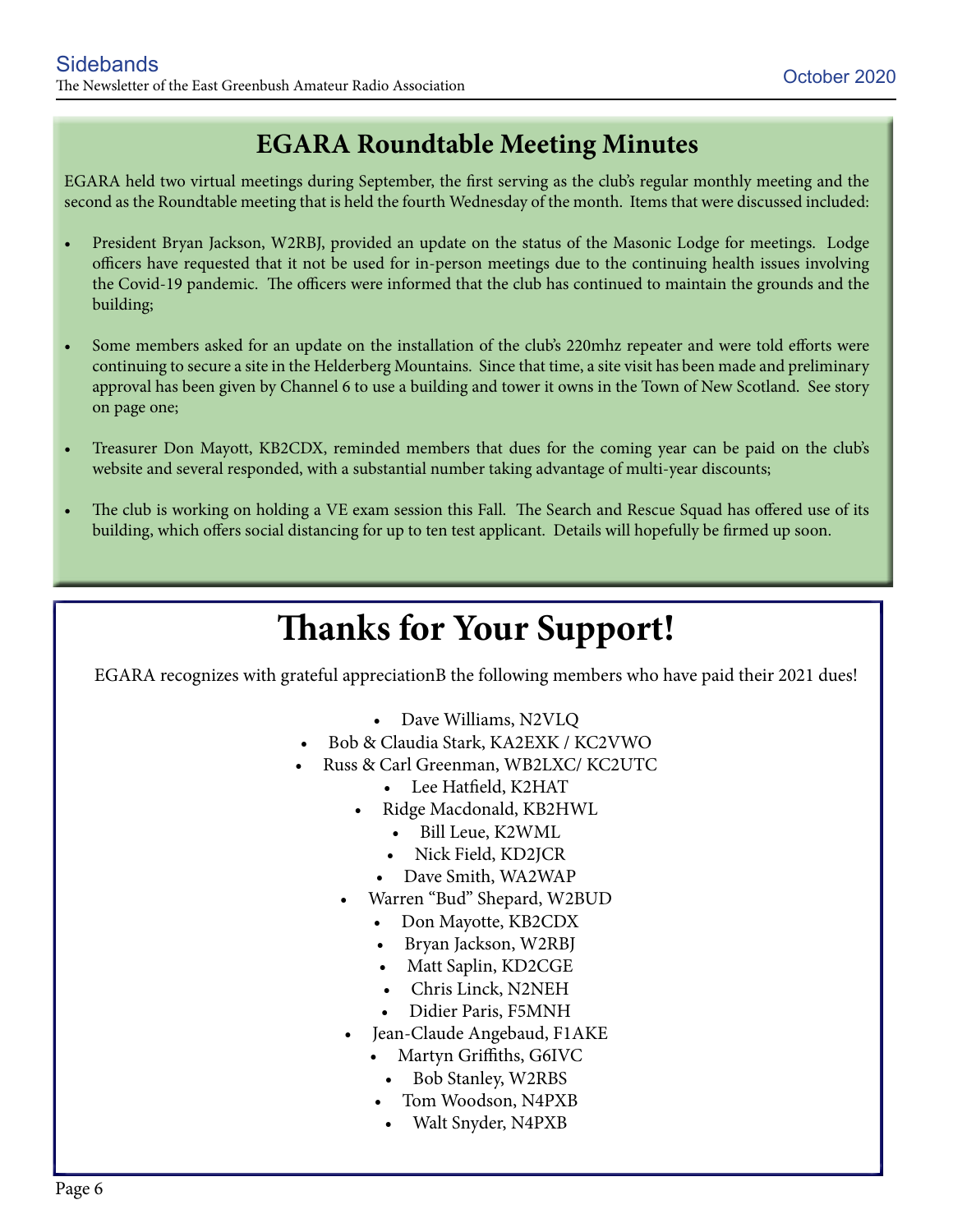## **Hams Help Find Kids by Monitoring FRS Channel**

Late on the afternoon of September 16, the police department<br>
in Post Falls, Idaho, received a 911 call that two juveniles -- ages 9 and 11 -- were missing from a Post Falls residence for about an hour. According to the report, the pair had left home intending to play in the neighborhood with some Family Radio Service (FRS) radios. Several patrol cars were dispatched to the area to conduct a visual search, and detective Neil Uhrig, K7NJU, responded as officer in charge due to his training and experience with missing persons investigations. The initial search focused on a 2-mile radius from the missing kids' residence.



One officer received information from witnesses that the pair was probably using FRS Channel 1 (462.5625 MHz). An officer returned to police headquarters to retrieve some FRS radios for distribution to the patrol officers, in the event they might be able to hear the youngsters talking.

Uhrig, meanwhile, pulled out his VHF/UHF handheld with the thought of setting up FRS Channel 1 as an auxiliary frequency, but without the manual at hand, he wasn't able to execute the channel setup. But Uhrig did hear the Northwest Traffic Net (NWTN) that had begun at 6:30 PM on the local 2-meter repeater.

Checking into the net at about 6:45 PM, Uhrig explained the missing persons situation to net control station Shannon Riley, KJ7MUA, and asked if net participants in the Post Falls area with FRS capability could listen for the youngsters talking.

A number of stations promptly checked in to say they had FRS radios and were monitoring FRS Channel 1. It was assumed that only stations located near the missing youngsters would hear them, given the limited range of FRS radios.

Not long after 7 PM, Jim Hager, KJ7OTD, reported hearing children talking on FRS Channel 1. Uhrig went to Hager's home to confirm his observation, and the patrol units were redirected to the new search vicinity. A short time later, the missing pair was found safe and returned home.

Uhrig said the most remarkable thing about the incident was that the missing youngsters turned out to be some distance from the original search area, and in the opposite direction from where they were thought to have been headed.

Net Manager Gabbee Perry, KE7ADN, said, "I'm so proud of what a superior job NWTN NCS Shannon [KJ7MUA] and all the operators did last Wednesday. It was a very unusual situation, but everyone had excellent focus and used their resourcefulness to help quickly find the missing kids."

### **Paying Club Dues Has Never Been Easier!**

Let's face it, you always feel better when you've done your part to help the team. So take a moment right now to **support EGARA by sending along your annual dues for 2021.**

**Pay quickly and easily online at:** *https://www.egara.club/pay-dues*

**or mail your check to: EGARA, c/o Jackson, 983 Sterling Ridge Drive Rensselaer, NY 12144.**

> **\$15 / individual - \$25 / family Multi-year rates also available**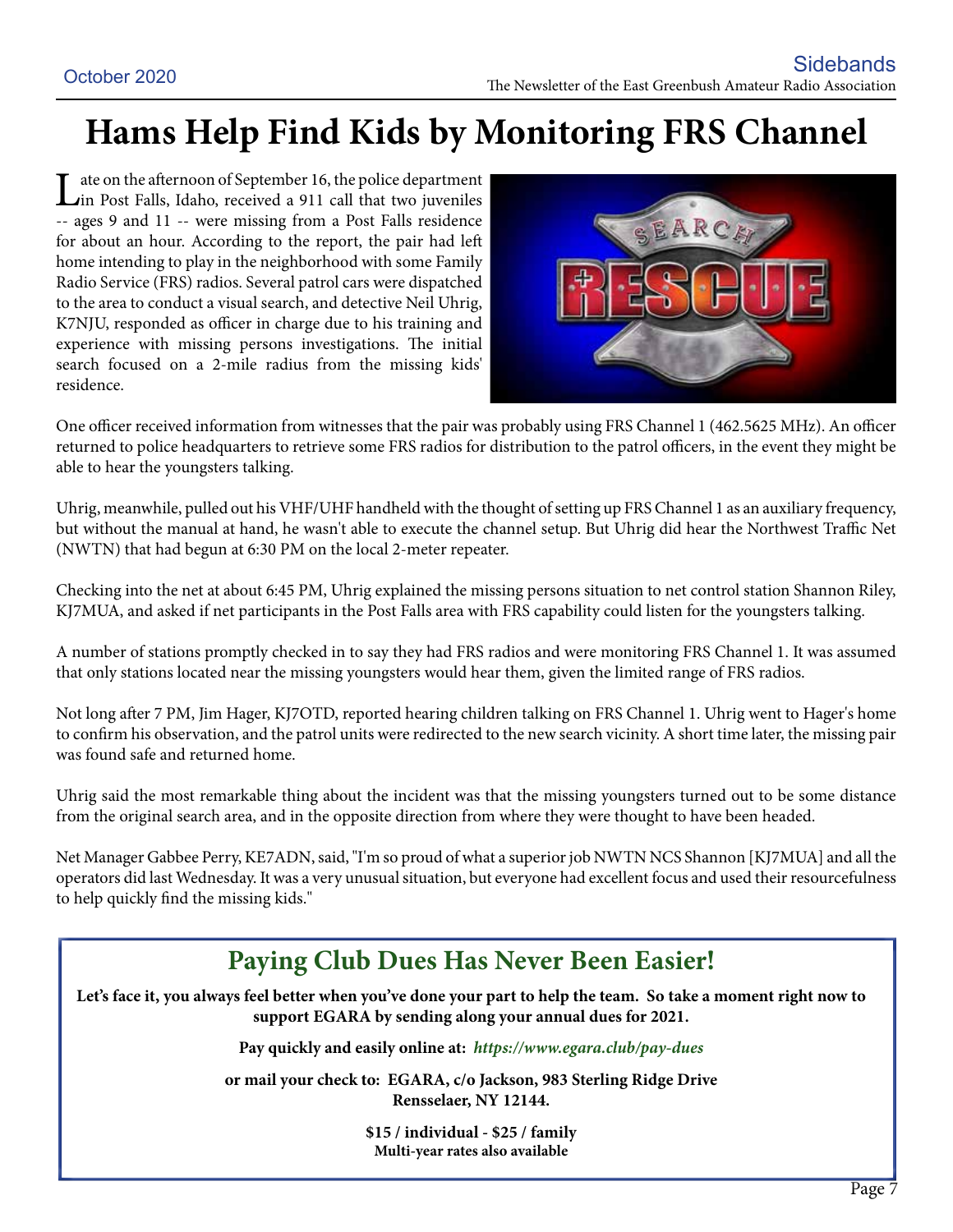## **The History of Ham Radio: Radiotelephone**

**Chris Codella, W2PA, author, John Pelham, W1JA, editor, Phil Johnson, W2SQ, editor**

**(Editor's note: By special arrangement with the authors, Sidebands is pleased to present this multi-part series on the history of ham radio. Subsequent chapters will be published in future monthly editions of the newsletter)**

As vacuum tubes were making CW practical, they were also making voice transmissions possible. Experimental<br>broadcasts using radiotelephone—or just "phone" to hams—began as experiments by amateurs and some<br>of the similar te of the wireless telegraph companies, including Marconi and DeForest. In these early years of radio, just having a receiver to listen to the limited number of phone broadcasts was sufficient to be regarded as a radio amateur.

The Marconi Wireless Telephone was demonstrated publicly for the first time on 12 June 1916. Aboard a ship making its way out of Long Island Sound en route to Boston, an audience heard conversation and music via a twohour broadcast from Marconi's station in Aldine, New Jersey. David Sarnoff, then Marconi's Communications Manager, demonstrated the new technology to members of the New York Technology Club who were on their way to attend dedication ceremonies for new buildings at MIT. Among the distinguished group were Orville Wright and Alexander Graham Bell.

That same year, thousands of amateurs listened to the DeForest company's radiotelephone test broadcast of opera music from a phonograph in their lab at Highbridge in New York City. The company planned to continue the tests with a news format scheduled for every weekday at 8:00 p.m. on 800 meters. With so many hams in the audience, their request for reception reports was answered quickly as the mail poured in just before the war closing took effect.

After the war, some of the first regular broadcasts came from Frank Conrad's station, 8XK in Pittsburgh, playing music. Westinghouse, his employer, began manufacturing simple receivers so that people who were not amateurs could also listen—establishing a new and different category of radio users. Several thousand Westinghouse receivers were sold in the Pittsburgh area in 1920, perhaps the first such sale specifically aimed at the general public rather than hams. Anticipating a business opportunity broader than just Pittsburgh, the company proceeded to erect broadcasting transmitters in several other cities. Conrad's station, 8XK, later became KDKA.



This was the beginning of the radio broadcasting boom, which would put wireless technology into almost every home and revolutionize both commercial and amateur radio.

One of the first in-depth technical treatises to cover radiotelephone for radio amateurs was delivered by engineer Walter S. Lemmon at an R.C.A. meeting in the spring of 1920 and published in QST. Describing basic amplitude modulation (AM), Lemmon emphasized the necessity of using only undamped waves, since any form of damped oscillation would not be capable of faithfully reproducing the modulating audio. With spark, for example, any audio that occurred between sparks would be lost. This fact had not kept people from trying.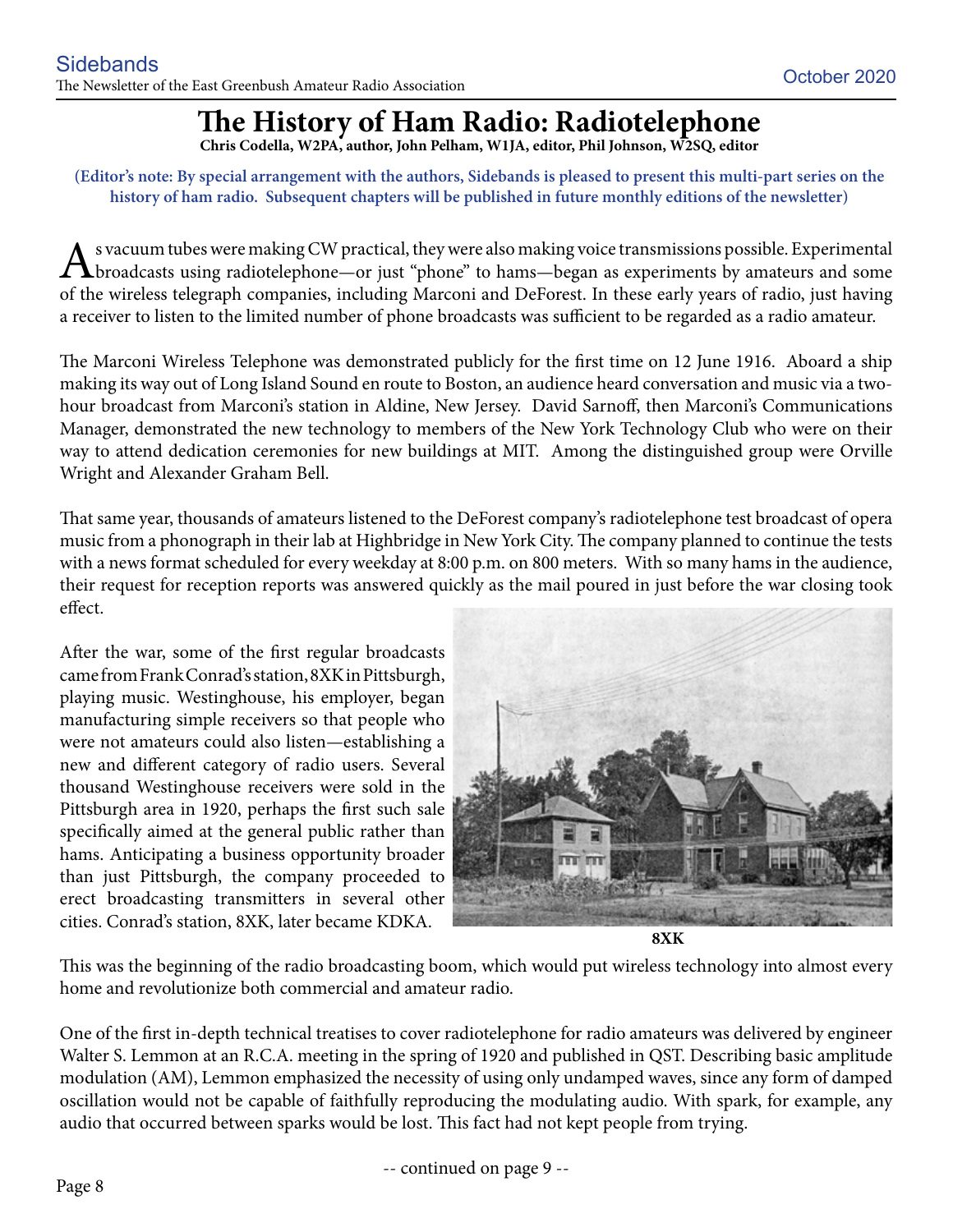## **History of Ham Radio...**

One early method of modulation simply involved inserting a microphone in the antenna or ground lead. "However, the limited current carrying capacity and resultant heating of the microphone makes this scheme very wasteful of energy and it has long since been abandoned," wrote Lemmon—without mentioning the likely uncomfortable effects on the operator.

With vacuum-tube sets you instead could modulate the grid or plate current by various means (basically the same ways practiced today). The plate, or Heising, system was preferred, in which a modulator tube's plate circuit was placed in parallel with the oscillator tube's plate circuit, both supplied with DC via a choke bypassed for RF by a capacitor. When the modulator tube conducted, it decreased the current in the oscillator tube, thus modulating its signal.

Raymond A. Heising, for whom the method was named, was an Engineer at the Research Laboratories of AT&T and Western Electric. He presented the idea himself to an amateur radio audience in another R.C.A.-to-QST relay—a seminar at Columbia University in February 1921 followed by a two-part QST article. It was yet another example of a radio pioneer, well published in professional journals, adapting his work to be understood and used by amateurs and describing it in a seminal paper.

Heising explained the theory of amplitude modulation, but called it simply radio telephony. His comprehensive treatment first warned against applying modulation techniques used in telegraphy, pointing out the fundamental distinctions that are obvious today. For example, in telegraphy, any old noise applied to the transmitted signal would suffice to make it audible in the receiver, whereas in telephony, the object was to have the receiver exactly replicate only the applied noise (he actually called it noise, meant in a generic way to mean useful sound, not a thing to be avoided). He proceeded to explain the basic mathematics, the origin of sidebands, which he called side frequencies, and the problem of over-modulation, describing its sound as "tinny." Part two presented all the information amateurs needed to build an up-to-date radio telephone transmitter, including circuit designs, and advice on which circuits and component values to choose for various kinds of vacuum tubes.

In the summer of 1921 it was all there—the complete, basic blueprint for sending sounds over radio. Many others would build upon this foundation for decades to come. Heising's article was just in time for, or perhaps one of the causes of, the coming explosion in radio telephony.

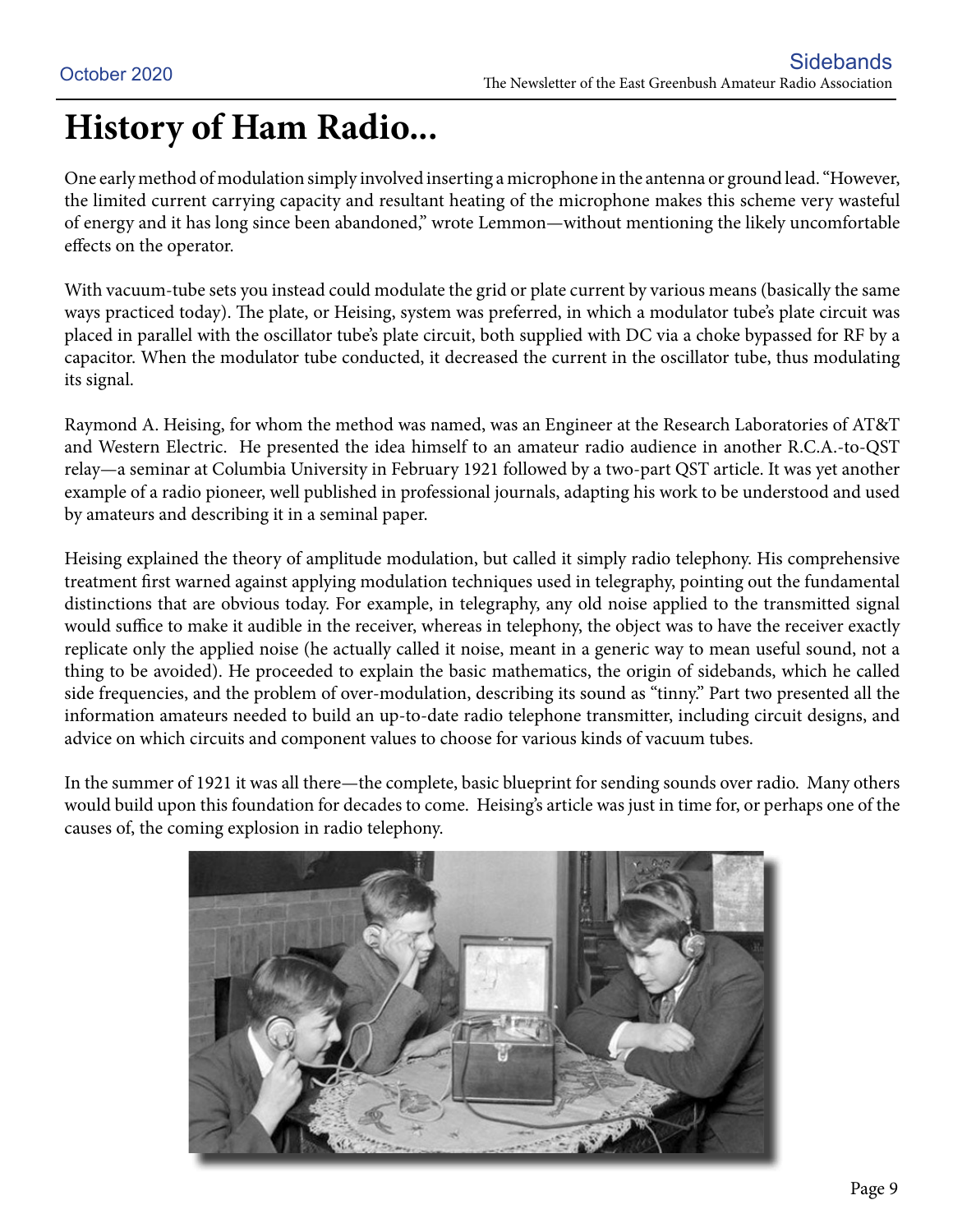## **Stuck at Home? Try a Webinar!**



Two well-known ham radio authors and speakers will share their expertise with members in October during ARRL Learning Network webinars.

ARRL Contributing Editor Ward Silver, N0AX, will present "Grounding & Bonding for Home HF Stations" on Tuesday, October 6, at 10 AM PDT/1 PM EDT/0500 UTC.

Popular ARRL author Glen Popiel, KW5GP, will present "Welcome to the World of Arduino" on Thursday, October 15, at 5 PM PDT/8 PM EDT (0000 UTC on Friday, October 16).

The webinars are available to ARRL members who can log in to the ARRL website to register for each webinar.

Silver authored the ARRL book *Grounding and Bonding for the Radio Amateur* in 2017 as a practical guide to building a station that incorporates effective grounding and bonding techniques for electrical safety, lightning protection, and RF management. Radio amateurs often cite the title for demystifying an often misunderstood or intimidating topic.

During his webinar, Silver will define grounding and bonding, cover the benefits and requirements, and share useful references and guides for hams to apply these techniques in their home HF stations.

In his presentation, Popiel — the author of several ARRL books, including Arduino for Ham Radio, More Arduino Projects for Ham Radio, and High Speed Multimedia for Amateur Radio — will cover the open-source, electronicprototyping Arduino platform, which is widely popular among electronics hobbyists and radio amateurs. The webinar will include examples of how to put Arduinos to use in building ham radio projects and practical station gear.

Live question-and-answer periods will follow each 30-minute presentation.

The ARRL Learning Network webinar series was introduced as a new membership benefit in July. Presentations are by members, for members, as part of ARRL's Lifelong Learning initiative. Topics cover three primary interest areas among radio amateurs, including electronics and technology, personal communications and operating, and emergency communications and public service.

All webinars are recorded, so members and radio clubs can view previous presentations.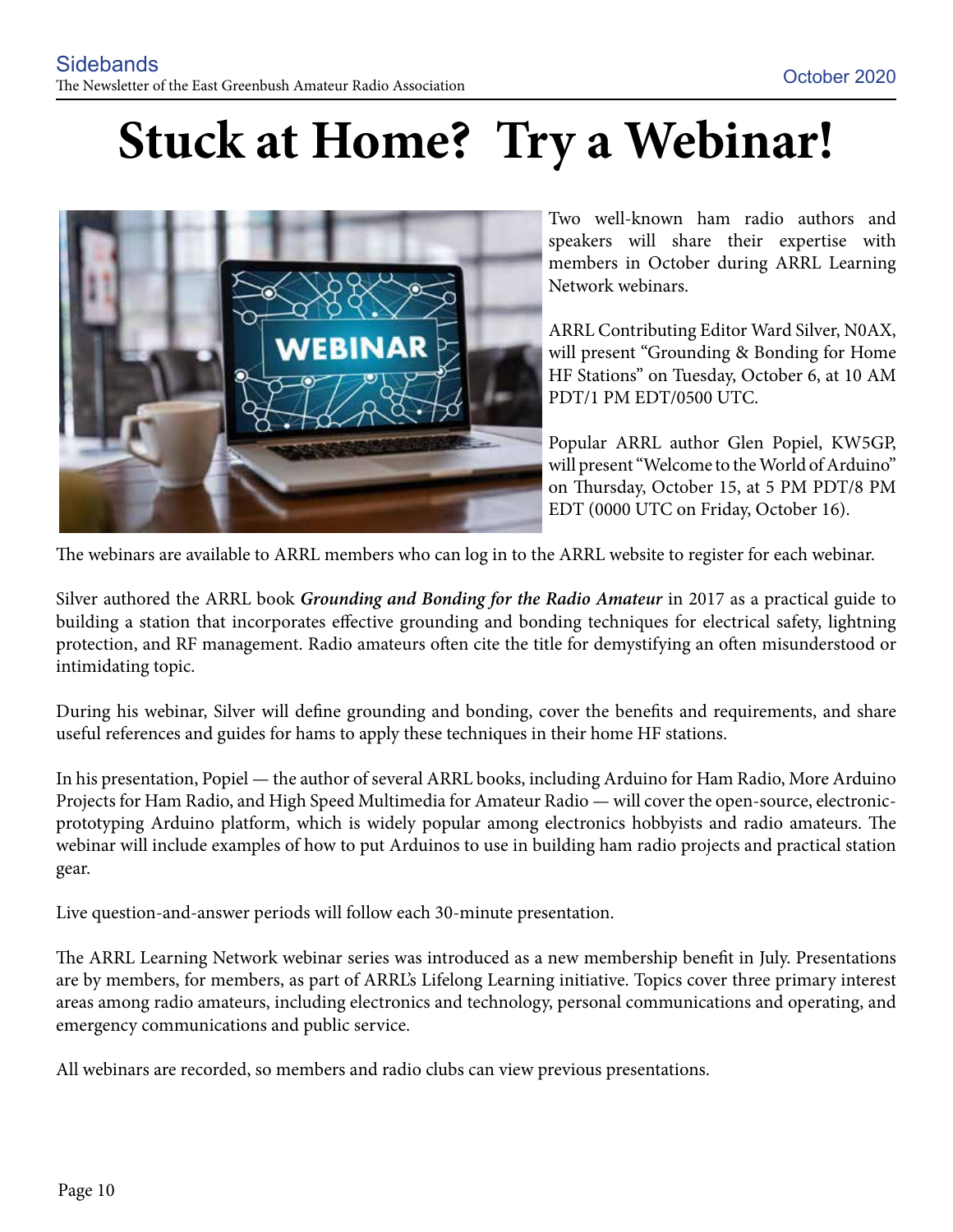# **This page left intentionally blank**

**(But you can help fill it by writing an article for Sidebands)**